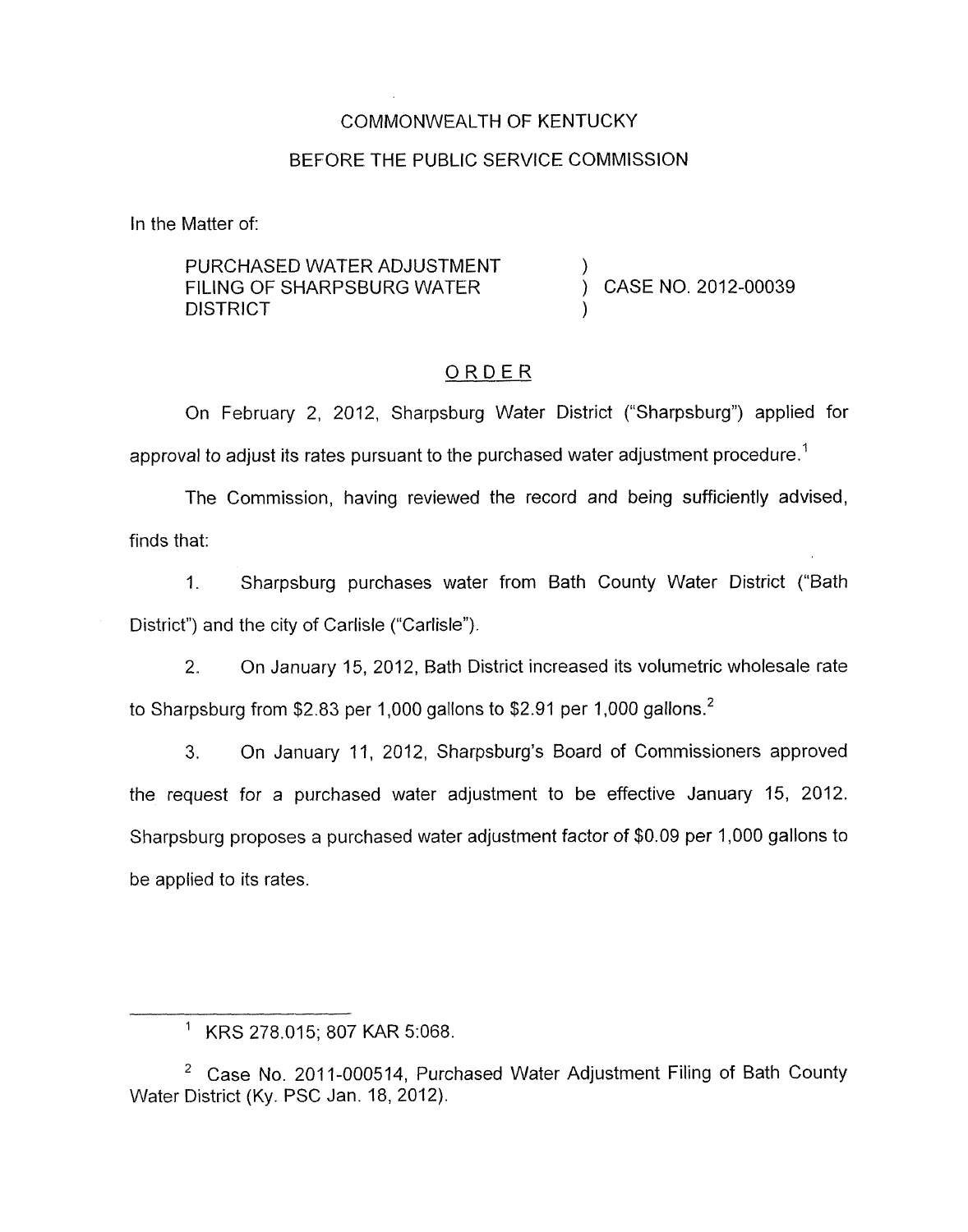4. Sharpsburg's proposed rates, which are set forth in Appendix B to this Order, implement a purchased water adjustment of \$0.09 per 1,000 gallons.

*5.* During the 12 months ending December 31, 2011, Sharpsburg purchased 81,338,000 gallons of water from Bath District and 38,102,500 gallons of water from Carlisle and sold 76,769,200 gallons of water.

6. The purchased water adjustment factor of \$0.9 per 1,000 gallons is fair, just, and reasonable and should be approved.

7. The rates set forth in Appendix B to this Order are fair, just, and reasonable and should be approved for water service that Sharpsburg renders on and after January 15, 2012.

IT IS THEREFORE ORDERED that:

1. Sharpsburg's proposed rates are approved.

2. The purchased water adjustment factor of \$0.09 per 1,000 gallons as calculated in Appendix A is approved.

3. The rates in Appendix B are approved for service rendered on or after January 15, 2012.

4. Sharpsburg's proposed tariff sheet filed with the application is approved.

By the Commission



h Director

Case No. 2012-00039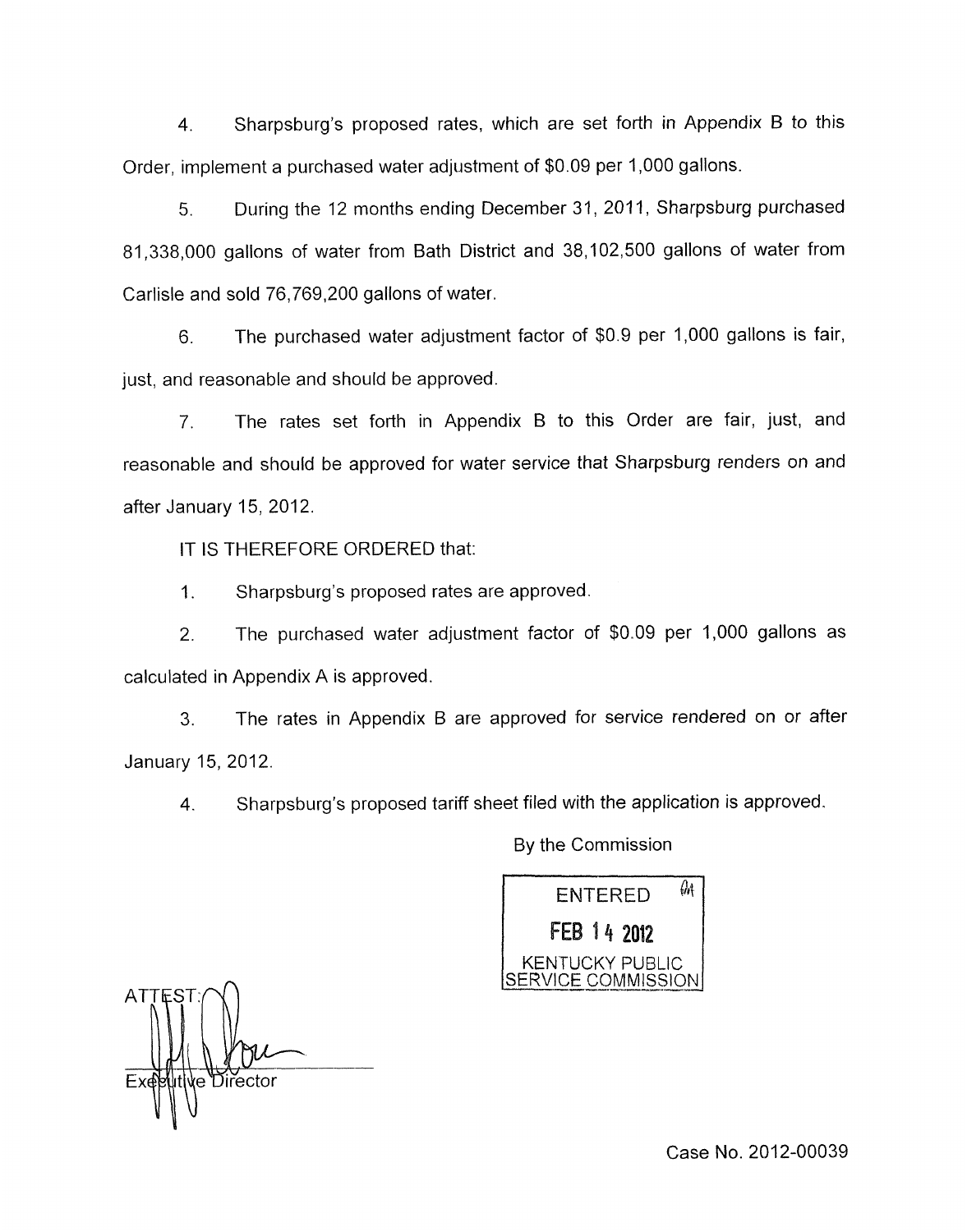# APPENDIX A

# APPENDIX TO AN ORDER OF THE KENTUCKY PUBLIC SERVICE COMMISSION IN CASE NO. 2012-00039 DATED **FEB 1 4 2012**

|                                                                  | New Rate                                    | <b>Base Rate</b>                           |  |
|------------------------------------------------------------------|---------------------------------------------|--------------------------------------------|--|
| <b>Bath County WD</b><br>Purchases in gallons<br>Volumetric rate | 81,338,000<br>\$2.91 /1,000<br>\$236,693.58 | 81,338,000<br>\$2.83/1,000<br>\$230,186.54 |  |
| Carlisle<br>Purchases in gallons<br>Volumetric rate              | 38,102,500<br><b>NO CHANGE</b>              | 38,102,500<br><b>NO CHANGE</b>             |  |
| Increased water cost                                             |                                             | \$6,507.04                                 |  |
|                                                                  |                                             |                                            |  |
| Increased water cost<br>Divided by gallons sold                  |                                             | \$6,507.04<br>76,769,200                   |  |

Purchased water adjustment factor

 $\sim 10^{11}$  km s  $^{-1}$ 

\$0.08476 or \$0.09 per 1,000 gallons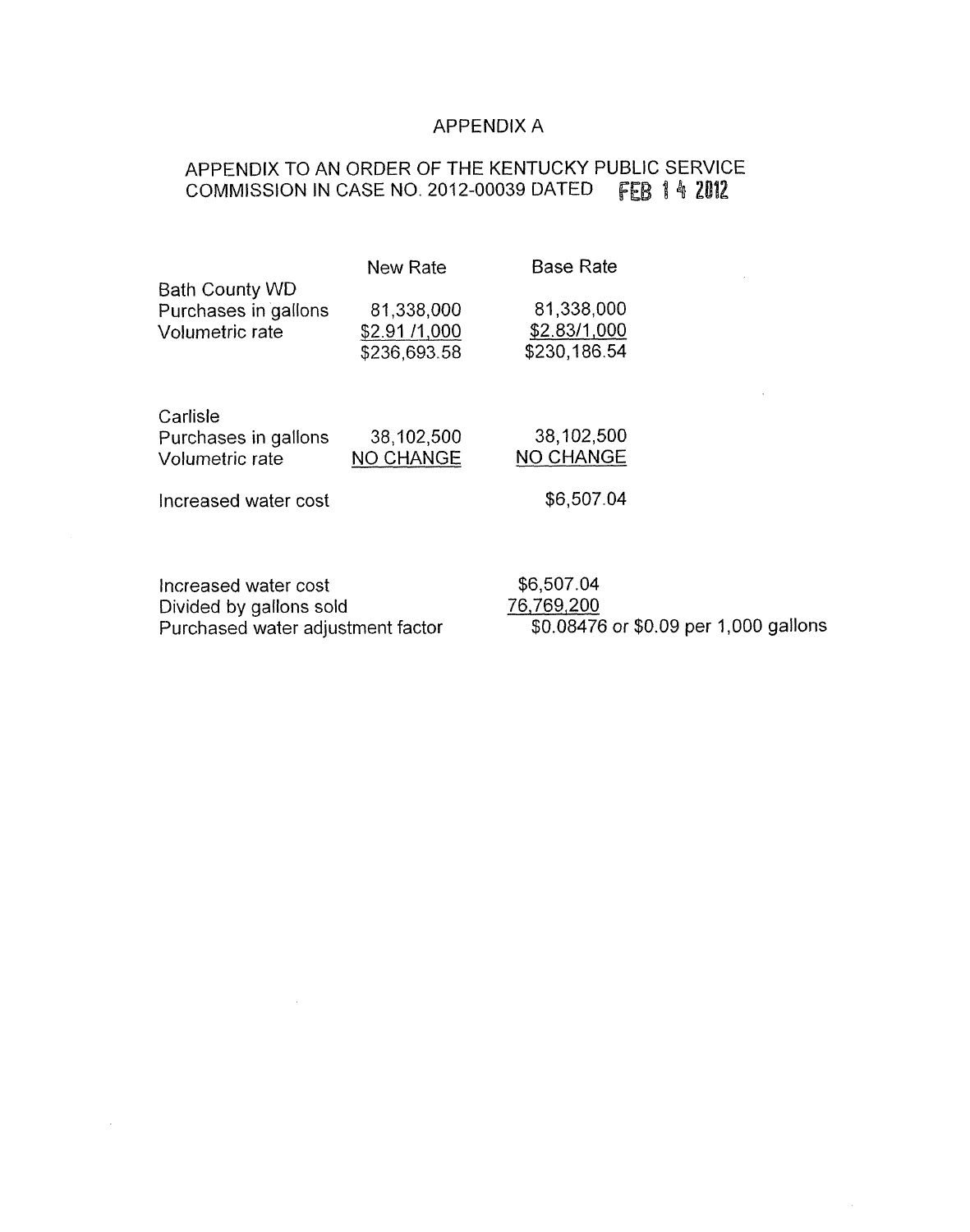#### APPENDIX B

# APPENDIX TO AN ORDER OF THE KENTUCKY PUBLIC SERVICE COMMISSION IN CASE NO. 2012-00039 DATED FEB 1 4 2012

The following rates and charges are prescribed for the customers in the area served by Sharpsburg Water District. All other rates and charges not specifically mentioned herein shall remain the same as those in effect under authority of the Commission prior to the effective date of this Order.

### Monthly Water Rates

| 5/8" x 3/4" Meter |                  |          |                   |
|-------------------|------------------|----------|-------------------|
| First             | 2,000 gallons    | \$24.78  | Minimum Bill      |
| <b>Next</b>       | $3,000$ gallons  | 5.90     | per 1,000 gallons |
| <b>Next</b>       | 5,000 gallons    | 5.24     | per 1,000 gallons |
| Over              | $10,000$ gallons | 4.98     | per 1,000 gallons |
| 1" Meter          |                  |          |                   |
| First             | 5,000 gallons    | \$42.48  | Minimum Bill      |
| Next              | 5,000 gallons    | 5.24     | per 1,000 gallons |
| Over              | $10,000$ gallons | 4.98     | per 1,000 gallons |
| 2" Meter          |                  |          |                   |
| First             | 16,000 gallons   | \$98.56  | Minimum Bill      |
| Over              | 16,000 gallons   | 4.98     | per 1,000 gallons |
| Schools           |                  |          |                   |
| First             | 50,000 gallons   | \$267.88 | Minimum Bill      |
| Over              | 50,000 gallons   | 4.98     | per 1,000 gallons |
|                   |                  |          |                   |